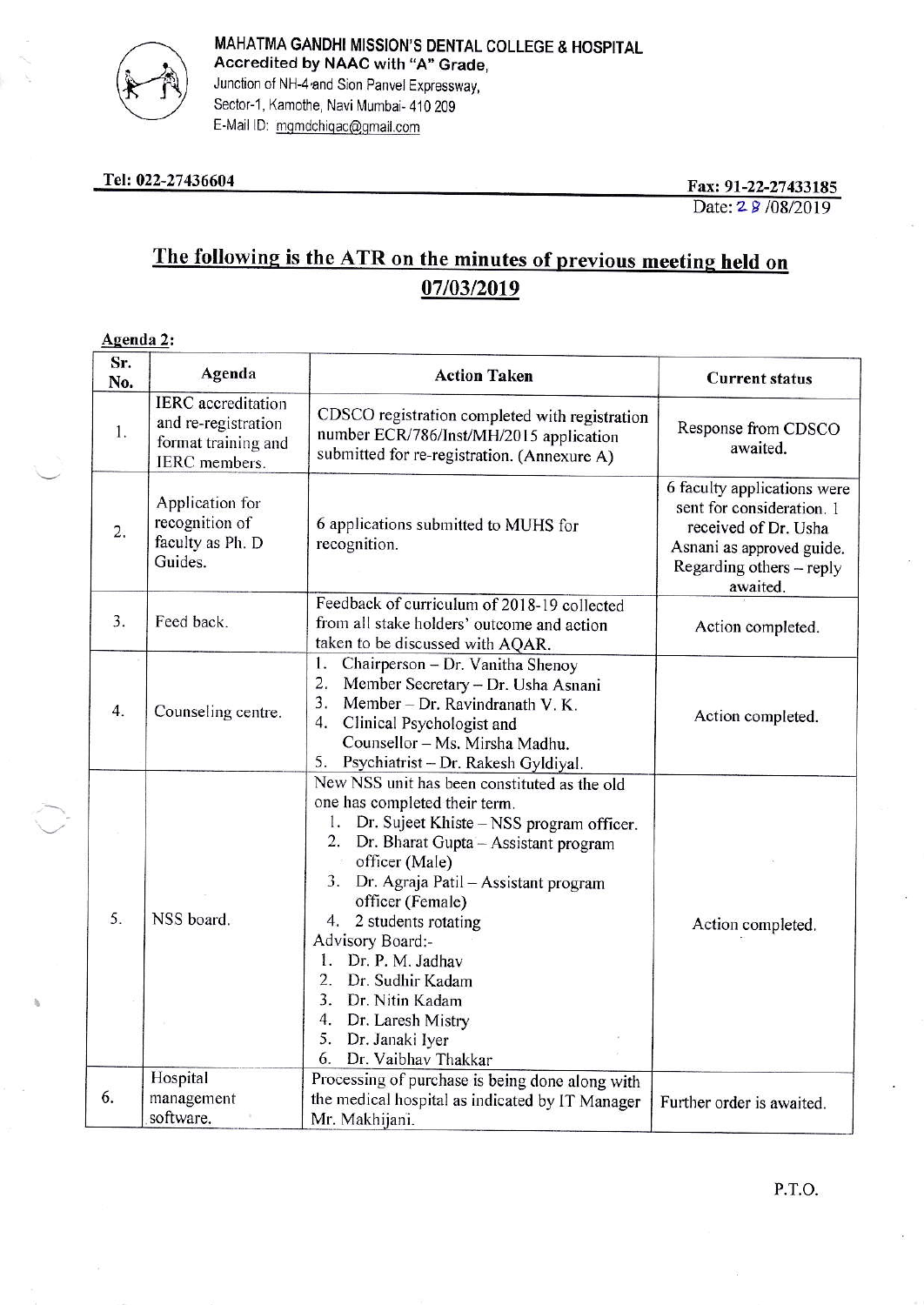|  | Faculty/student exchange<br>programs. | PG student exchange programs have<br>already started between<br>Department of OMFS and Nair<br>a.<br>hospital dental college. (4 students<br>benefited).<br>Department of Oral Pathology and<br>$\mathbf{b}$ .<br>Nair hospital dental college. | Action completed. |  |
|--|---------------------------------------|-------------------------------------------------------------------------------------------------------------------------------------------------------------------------------------------------------------------------------------------------|-------------------|--|
|--|---------------------------------------|-------------------------------------------------------------------------------------------------------------------------------------------------------------------------------------------------------------------------------------------------|-------------------|--|

## Agenda 3:

| Sr.<br>No. | Agenda                                                     | <b>Action Taken</b>                                                  | <b>Current status</b> |
|------------|------------------------------------------------------------|----------------------------------------------------------------------|-----------------------|
|            | NAAC revised accreditation<br>format – pilot study report. | Pilot study report submitted to NAAC<br>on 15 <sup>th</sup> Jan 2019 | Action completed.     |

# Agenda 4:

| Sr.<br>No.   | Agenda                                                   | <b>Action Taken</b>                                                                                        | <b>Current status</b> |
|--------------|----------------------------------------------------------|------------------------------------------------------------------------------------------------------------|-----------------------|
| $\mathbf{L}$ | Initiation and Inplementation<br>of value added courses. | $\sqrt{3}$ value added courses have been<br>conducted in the year July $2018 -$<br>June 2019. (Annexure B) | Action completed.     |

# Agenda 5

| Sr.<br>No. | Agenda                                                                        | <b>Action Taken</b>                                                                                                                                                                                                                                                                                                                                                                                          | <b>Current status</b>                                                                                                                                                                |
|------------|-------------------------------------------------------------------------------|--------------------------------------------------------------------------------------------------------------------------------------------------------------------------------------------------------------------------------------------------------------------------------------------------------------------------------------------------------------------------------------------------------------|--------------------------------------------------------------------------------------------------------------------------------------------------------------------------------------|
|            | Proposal for<br>fellowship/certificate<br>courses to be<br>submitted to MUHS. | 5 courses as listed below were applied<br>for:<br>Endodontics.<br>Comprehensive Cleft Care.<br>н.<br>iii. Preventive and Interceptive<br>Orthodontics.<br>iv. Forensic Odontology.<br>v. Implant Dentistry.<br>Out of the above the MUHS has approved<br>to conduct inspections for the following 3<br>courses.<br>i. Endodontics.<br>ii. Comprehensive Cleft Care.<br>vi. Forensic Odontology. (Annexure C) | MUHS inspection for 3<br>courses on 13/08/2019.<br>Endodontics - 5 seats.<br>ii. Comprehensive Cleft care<br>$-4$ seats<br>iii. Forensic Odontoloy -<br>5 seats.<br>Results awaited. |

#### Agenda 6

| Sr.<br>No. | Agenda                                   | <b>Action Taken</b>                                                                                                                                                         | <b>Current status</b> |
|------------|------------------------------------------|-----------------------------------------------------------------------------------------------------------------------------------------------------------------------------|-----------------------|
| 1.         | Faculty enrollment in<br>swayam courses. | All the 78 faculty had enrolled for<br>swayam courses as follows:<br>i. Developing MOOC.<br>ii. ICT in teaching.<br>2 faculty have also undertaken the<br>course and exams. | Action completed.     |